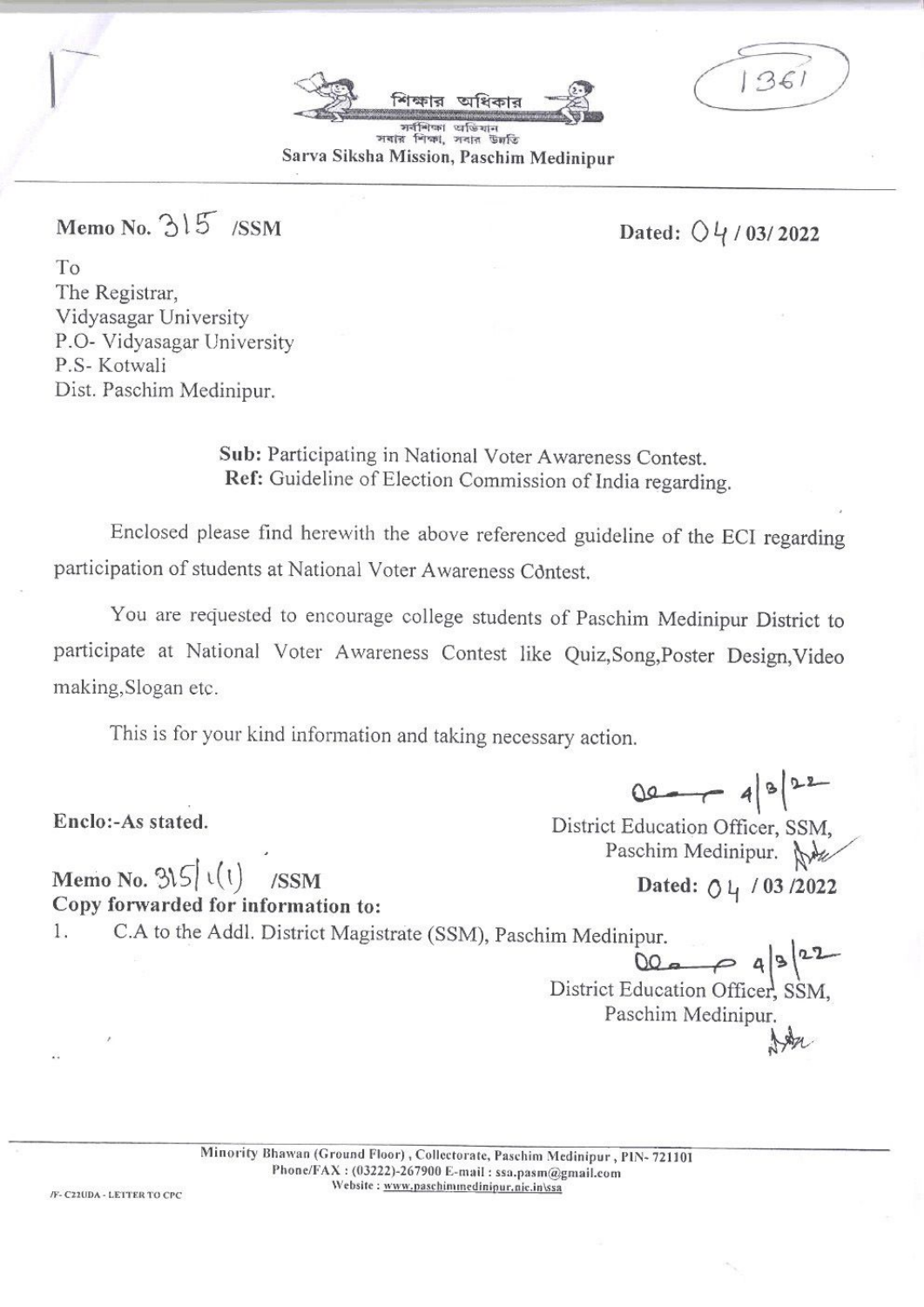

# NATIONAL VOTER AWARENESS CONTEST

On the occasion of l2th National Voters' Day, Election Commission of India launched a National Voter Awareness contest- 'My Vote is my Future- Power of One Vote' to reiterate the importance of every vote through creative expression. The National Voter Awareness Contest by the Election Conrmission of India's SVEEP (systematic Voters' Education and Electoral Participation) program taps into the talent and creativity of people, while also strengthening democracy through their active involvement. Open to all age groups, the contest aims at celebrating ideas and content curated on the theme of the importance of every single vote in <sup>a</sup> democracy. The website (https://ecisveep.nic.in/contest/) is developed to provide a detailed overview of the five contests to all the participants. The following are the comprehensive details of each contest.

CONTEST TIMELINE: January 25, 2022 - March 15, 2022

THEME: "My Vote is My Future: Power of One Vote"

#### CONTESTS:

- 1. Quiz Contest: The Quiz Contest is to engage with inquisitive minds to gauge the awareness Ievel of participants regarding the electoral process in the country.
	- The contest will have questions related to the basic and important information relevant to all categories of voters, Electoral roll, EVM & VVPAT, Election Law, IT ' Applications, and History of Indian Elections.
	- There are 3 levels (Easy, Intermediate & Difficult) of the quiz contest with each level having 20 multiple choice questions to be answered within a time limit of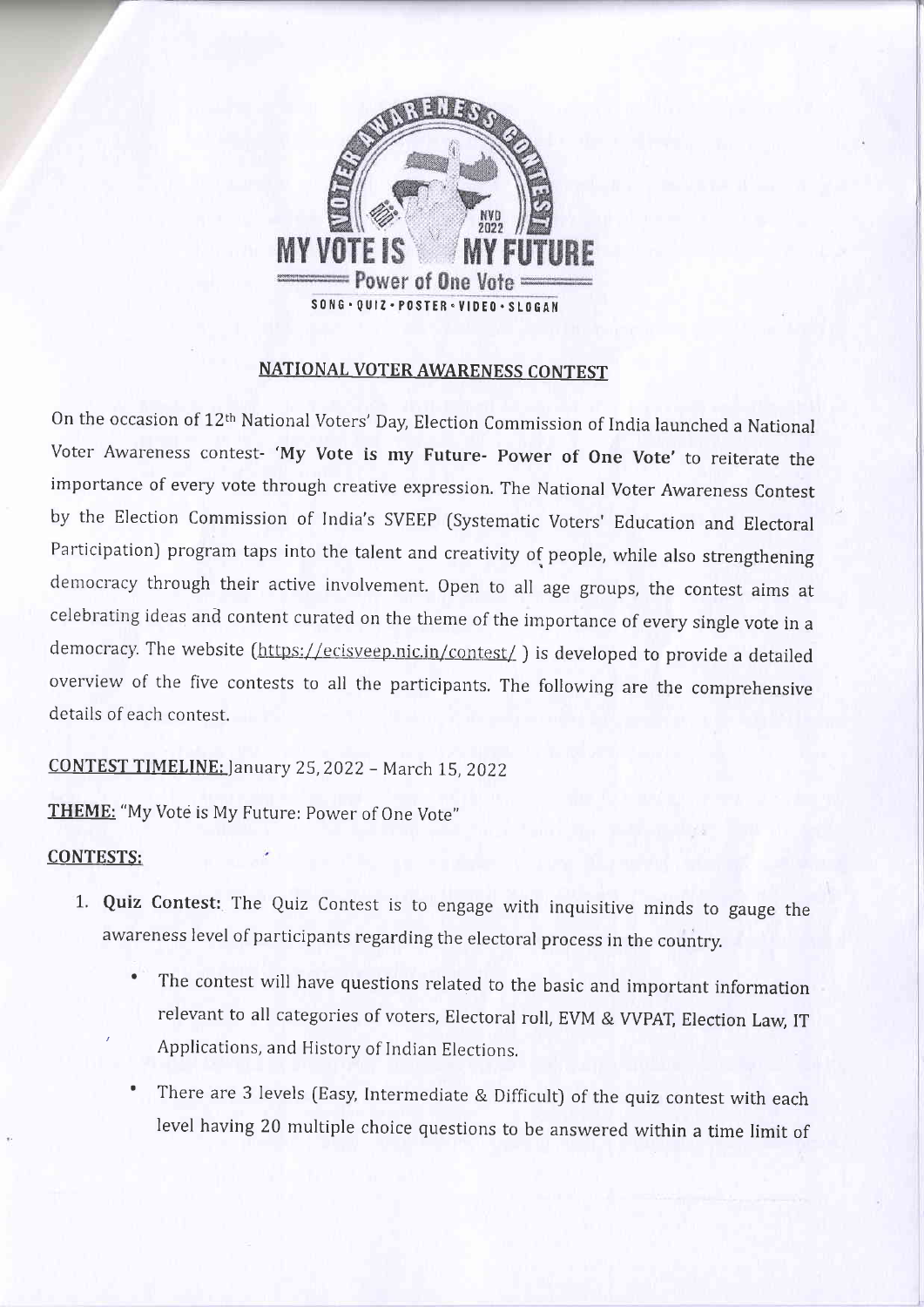maximum 10 minutes for each level. The participant has to answer at least 7 out of 20 questions right in each level to proceed to the next level.

- Participants may verify the scores after the completion of every level and will get a badge as per their performance which they can share on social media. The participant who gets the maximum score in minimum time shall be awarded the winner.
- ' All participants will receive e-certificate upon the completion of all three levels of quiz contest,
- 2. Song Contest: The Song Contest is aimed at harnessing the talent and potential of creative minds through the medium of a song in any form including Classical, Contemporary & Rap etc,
	- . Participants can create and share original cornpositions on the theme related to 'My Vote Is My Future'.
	- . Artists & singers may use any musical instrument of their choice, The song duration must not exceed 3 minutes.
- 3. Video Making Contest: Video Making Contest provides an opportunity to camera lovers to create a video that celebrates the diversity & festivity of Indian Elections,
	- Apart from the main theme of the contest, the following themes can also be explored by the participants: Importance of Informed & Ethical Voting (Inducement Free Voting); and Power of Vote: Displaying Importance of voting for Women, Persons with Disabilities, Senior Citizens, Young & First Time Voters.
	- Participants shall create a video on any one of the above themes and the video shall be of one-minute duration onlv.
- 4. Poster Design Contest: This contest is for art and design enthusiasts who can create thought-provoking posters on the above-mentioned contest theme.
	- The designs might also be included in the multimedia voter awareness campaigns of the commission.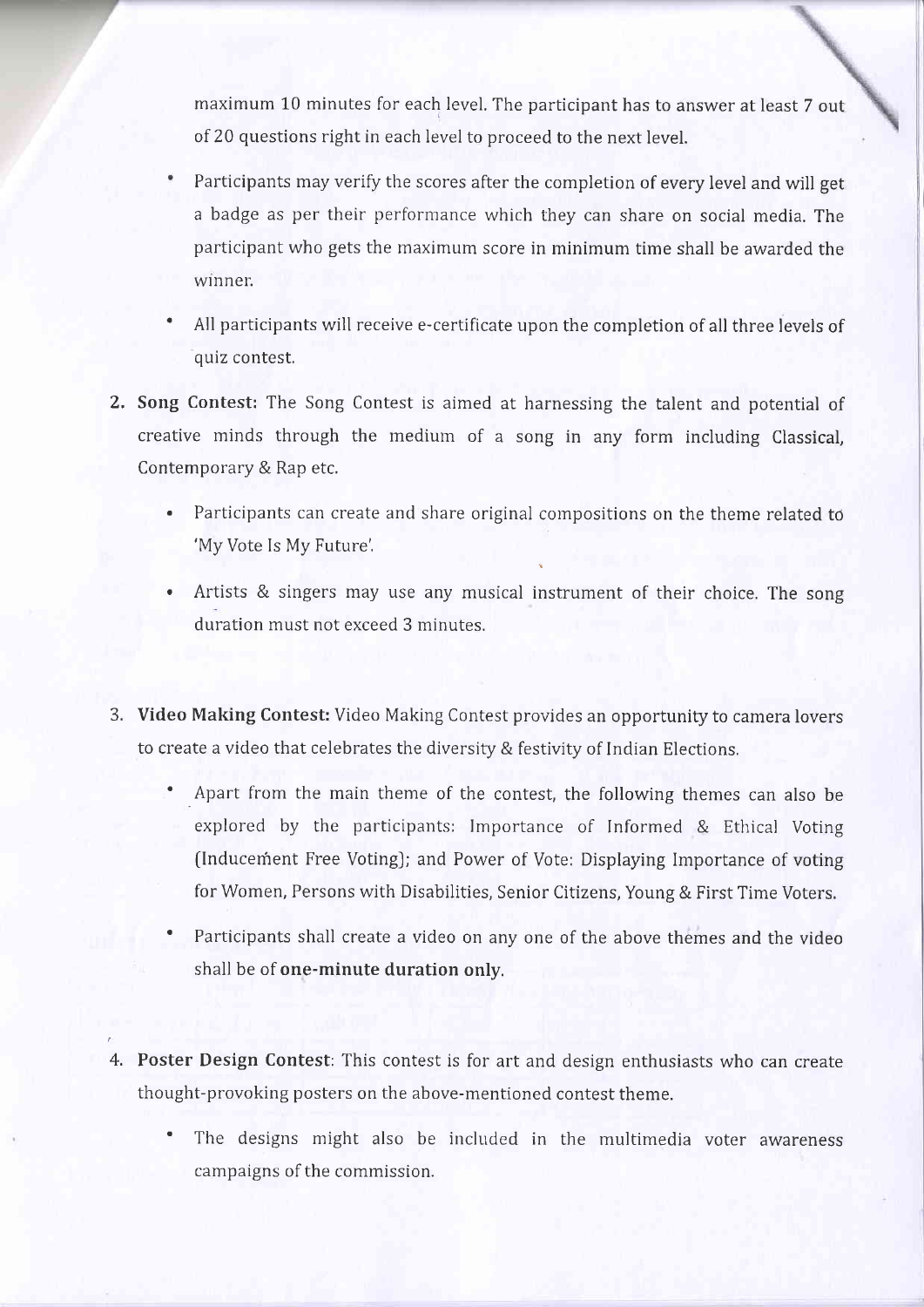# (https://ecisveep.nic.in/contest/)

# SCAN qR CODE TO VISIT CONTEST WEBSITE

- The participant shall give a brief description of the entry along with the name, address, and phone number.
- The participant shall email the entries along with the details to <u>voter-contest@eci.gov.in</u>. The name of the <contest> and <category> for which the participant is applying shall be clearly mentioned in the subject of the email.
- To participate in Quiz Contest, the participant shall register on the contest website.

### AWARDS & RECOGNITION:

The song contest, video-making contest, and poster design contest are classified into three categories: Institutional, Professional, and Amateur. The top three winners in each category will be awarded exciting cash prizes. Additionally, each category will have cash prizes under <sup>a</sup> special mention category, The Institutional category will have 4 special mentions while the Professional & Amateur category will have 3 special mentions each.

#### SONG CONTEST

| Category               |            | First Prize   Second Prize | Third Prize | <b>Special Mention</b> |
|------------------------|------------|----------------------------|-------------|------------------------|
| Institutional 1,00,000 |            | 50,000                     | 30,000      | 15,000                 |
| Professional           | $50,000$ . | 30,000                     | 20,000      | 10,000                 |
| Amateur                | 20,000     | 10,000                     | 7,500       | 3,000                  |

## VIDEO MAKING CONTEST

| Category      | First Prize | Second Prize | Third Prize | Special mention |
|---------------|-------------|--------------|-------------|-----------------|
| Institutional | 2,00,000    | 1,00,000     | 75,000      | 30,000          |
| Professional  | 50,000      | 30,000       | 20,000      | 10,000          |
| Amateur       | 30,000      | 20,000       | 10,000      | 5,000           |

### POSTER DESIGN CONTEST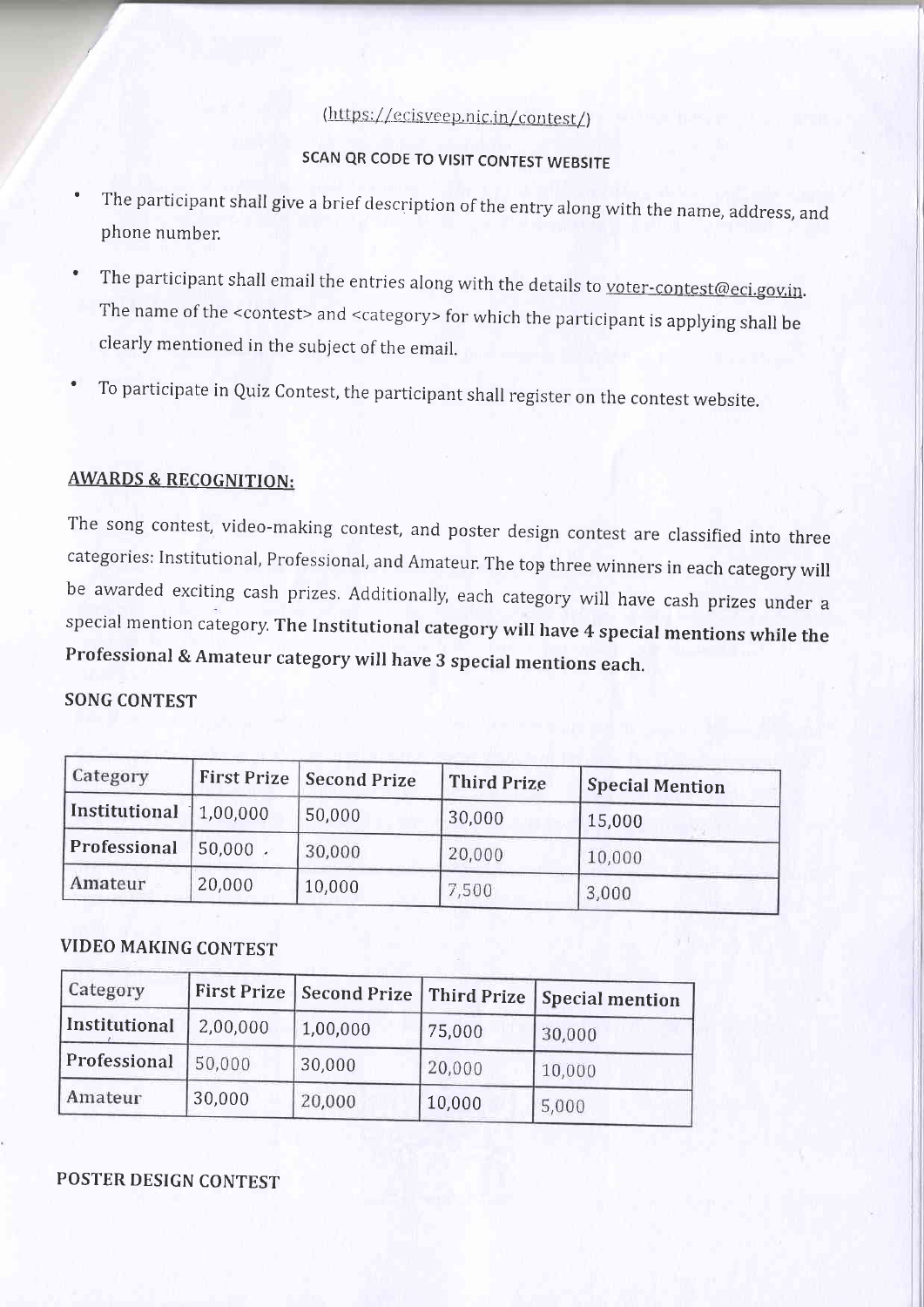- Participants can submit a digital poster, sketch, or painted poster on the theme. The poster should be of good resolution.
- 5. Slogan Contest: As goes the quote, 'The pen is mightier than the sword', the contest invites entries to all participants who are good at inspiring people through their words.

## CONTEST CATEGORIES:

The song contest, video-making contest, and poster design contest are classified into three categories:

- 1. Amateur
- 2. Professional
- 3. Institutional

Participants can participate in any of the following categories:

Amateur: A person who does singing/video making/poster designing as a hobby, for a creative urge, but her/his major source of revenue is from some other means is considered as Amateur'.

Professional: A person whose main source of livelihood is from singing/video making/poster designing or working in any form where the major source of revenue is through singing/video making/poster designing - is considered to be 'Professional'. It may kindly be noted that, if selected, the participant shall submit a certificate to testify in the professional category,

Institutional: Educational Institutions such as schools, colleges, universities and organisation registered under relevant Central or State Government Act can take part in the Institutional category.

## HOW TO PARTICIPATE:

The participant shall go through detailed rules and regulations on the contest website.

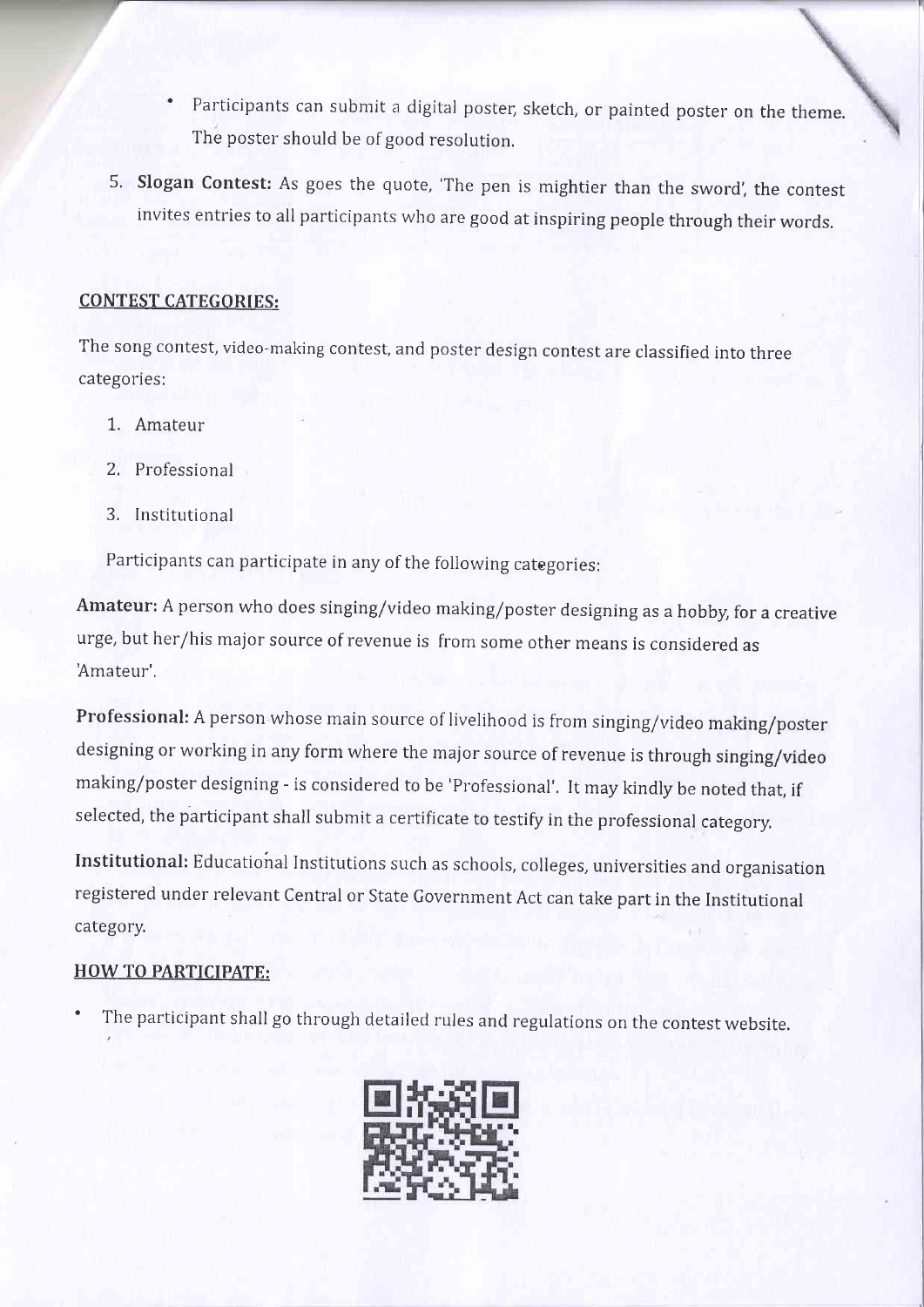| Category      | <b>First Prize</b> | <b>Second Prize</b> | Third Prize | Special Mention |
|---------------|--------------------|---------------------|-------------|-----------------|
| Institutional | 50,000             | 30,000              | 20,000      | 10,000          |
| Professional  | 30,000             | 20,000              | 10,000      | 5,000           |
| Amateur       | 20,000             | 10,000              | 7,500       | 3,000           |

\* All figures are in INR

#### SLOGAN CONTEST:

First Prize- Rs. 20,000; Second Prize - Rs 10,000; Third Prize- Rs 7,500. Special mention Award of Rs 2,000 each to be given to 50 participants.

#### QUIZ CONTEST:

The winners will get exciting ECI merchandise and all participants completing level-3 will be awarded with e-certificates.

# **GENERAL TERMS & CONDITIONS:**

- All entries shall be submitted by March 15, 2022, on the email id: votercontest@eci.gov.in
- ' Any entries containing offensive or inappropriate language, references to any political parties or religions containing vulgar, or racist content against particular cultures or communities, or unverified information shall not be accepted.
- A participant is allowed to submit upto one entry per contest. In case it is found that any participant has submitted more than one entry, all the entries will be considered invalid for the said participant,
- Entries for the video, song & slogan contest may be given in any official language as per the Eighth Schedule of the Indian constitution. (There are 22 official languages-Assamese, Bengali, Gujarati, Hindi, I{annada, Kashmiri, Konkani, Malayalam, Manipuri, Marathi, Nepali, oriya, punjabi, Sanskrit, Sindhi, Tamil, Telugu, Urdu, Bodo, Santhali, Maithili, and Dogri). Entries must include suitable subtitles for reference.
- The Election commission of India reserves the right to cancel or amend all or any part of the contest and/or the Terms & conditions of the competition.
- Any disputes or any issues related to this competirion would be decided by the Election Commission of India, which will be final.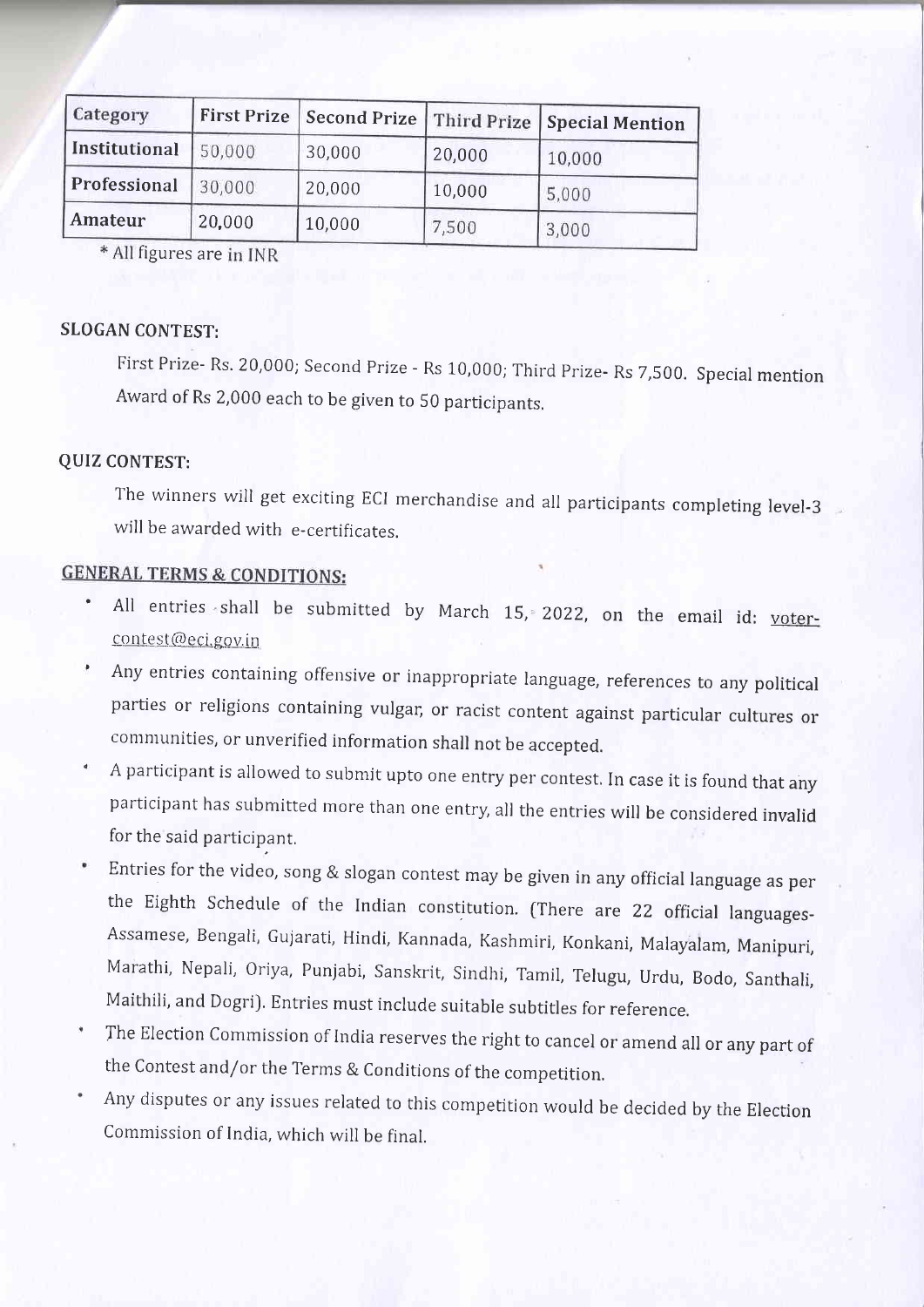No plagiarism - original pieces only, Please note that the work must be original <sup>a</sup>  $\ddot{\phantom{0}}$ should not violate any provision of the Indian Copyright Act, 1957.

 $t_{\rm th}$ 

- The entries submitted would be the sole property of the Election Commission of India,  $\bullet$ with the right to use and edit for any purpose it considers appropriate.
- The entries will be judged by a jury constituted by the Election Commission of India.  $\bullet$ Any request for re-evaluation of the entries will not be entertained,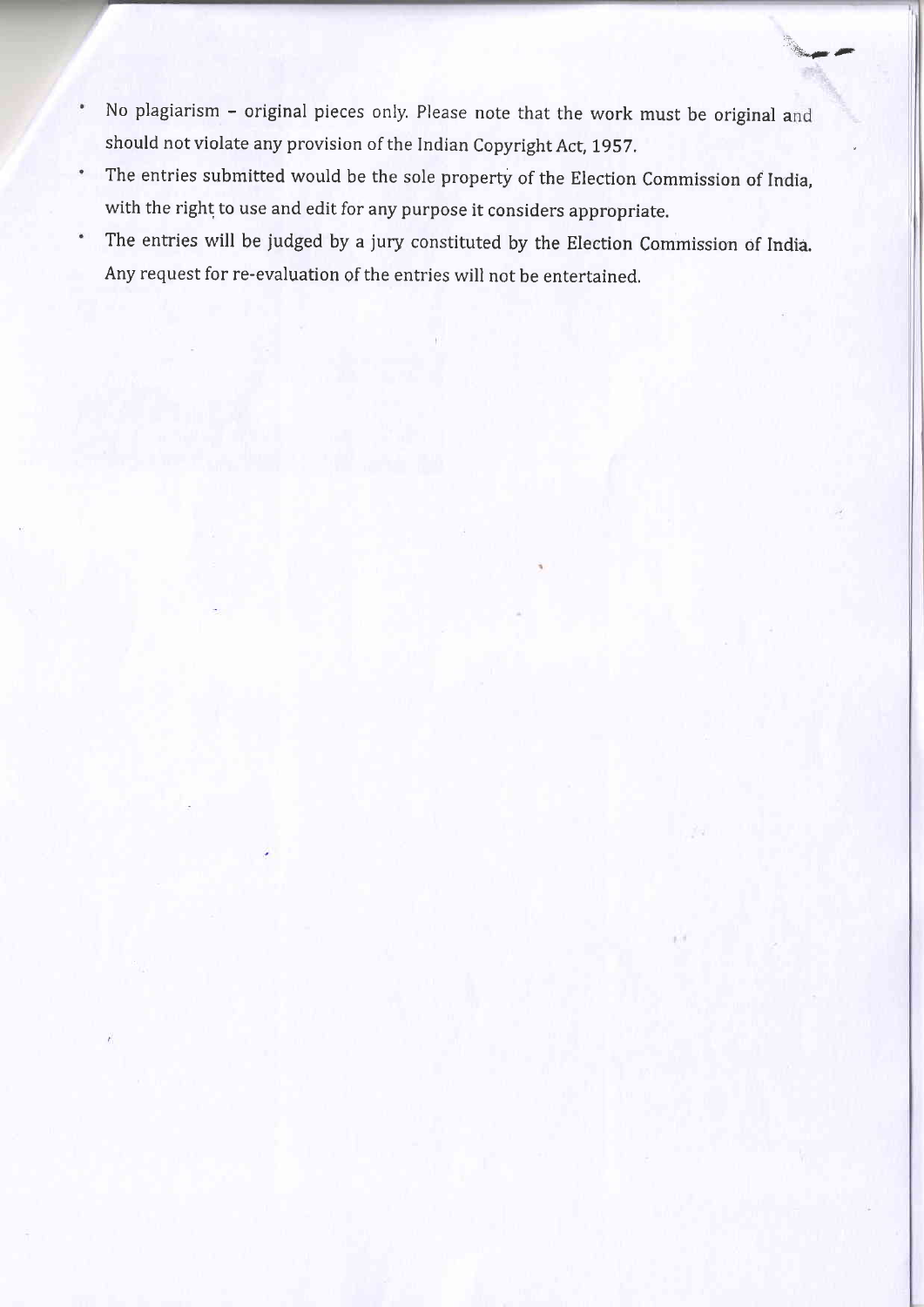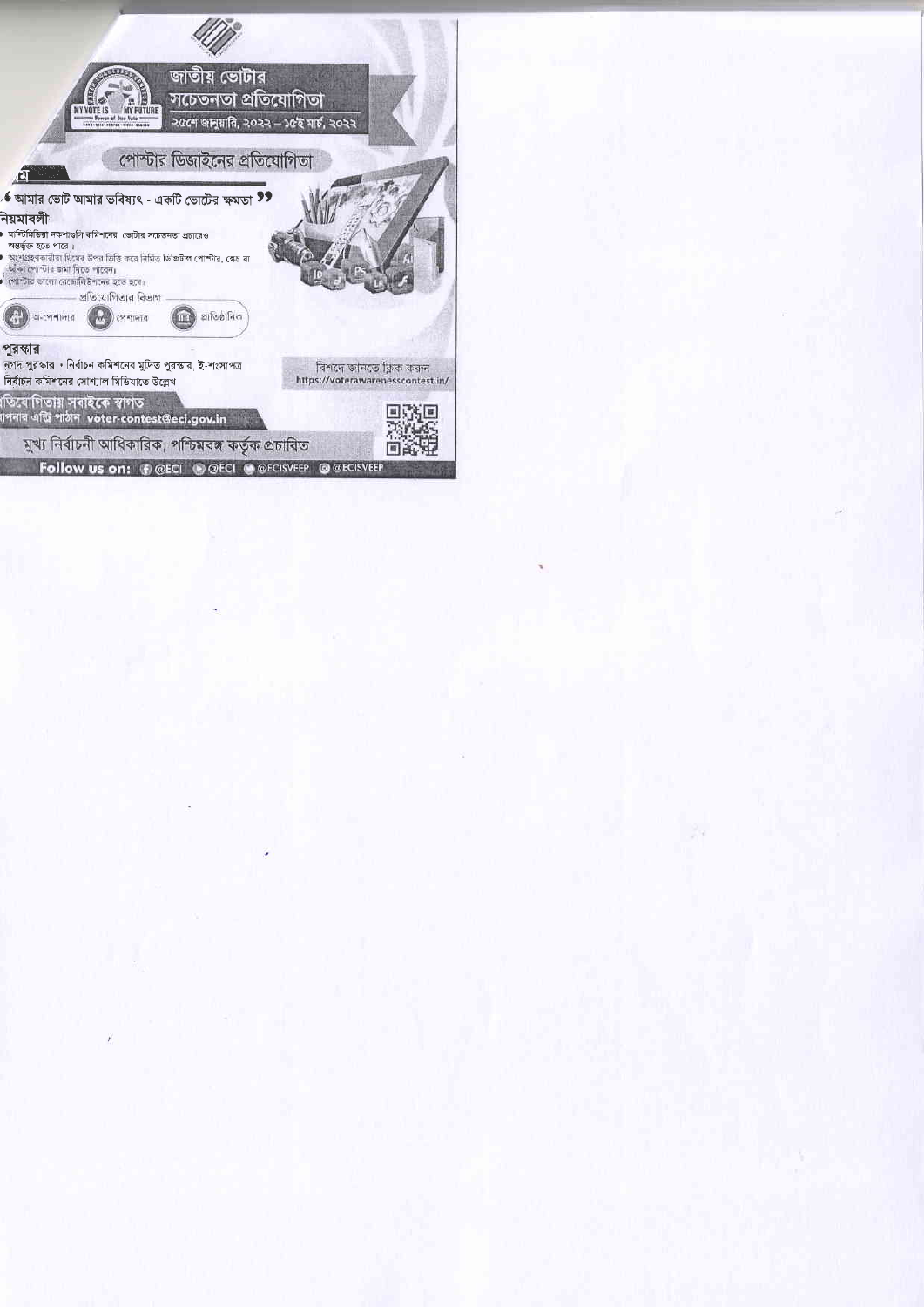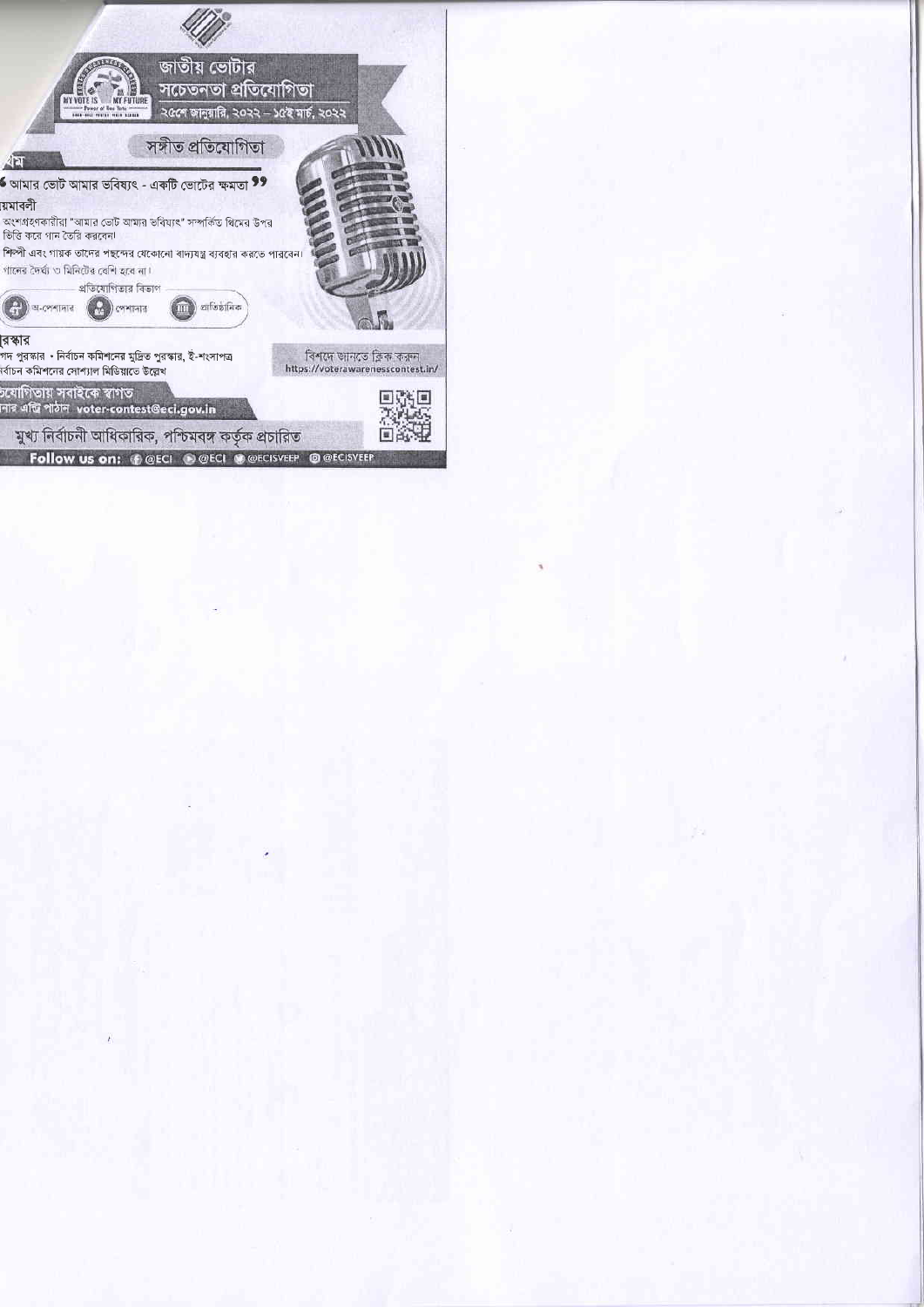